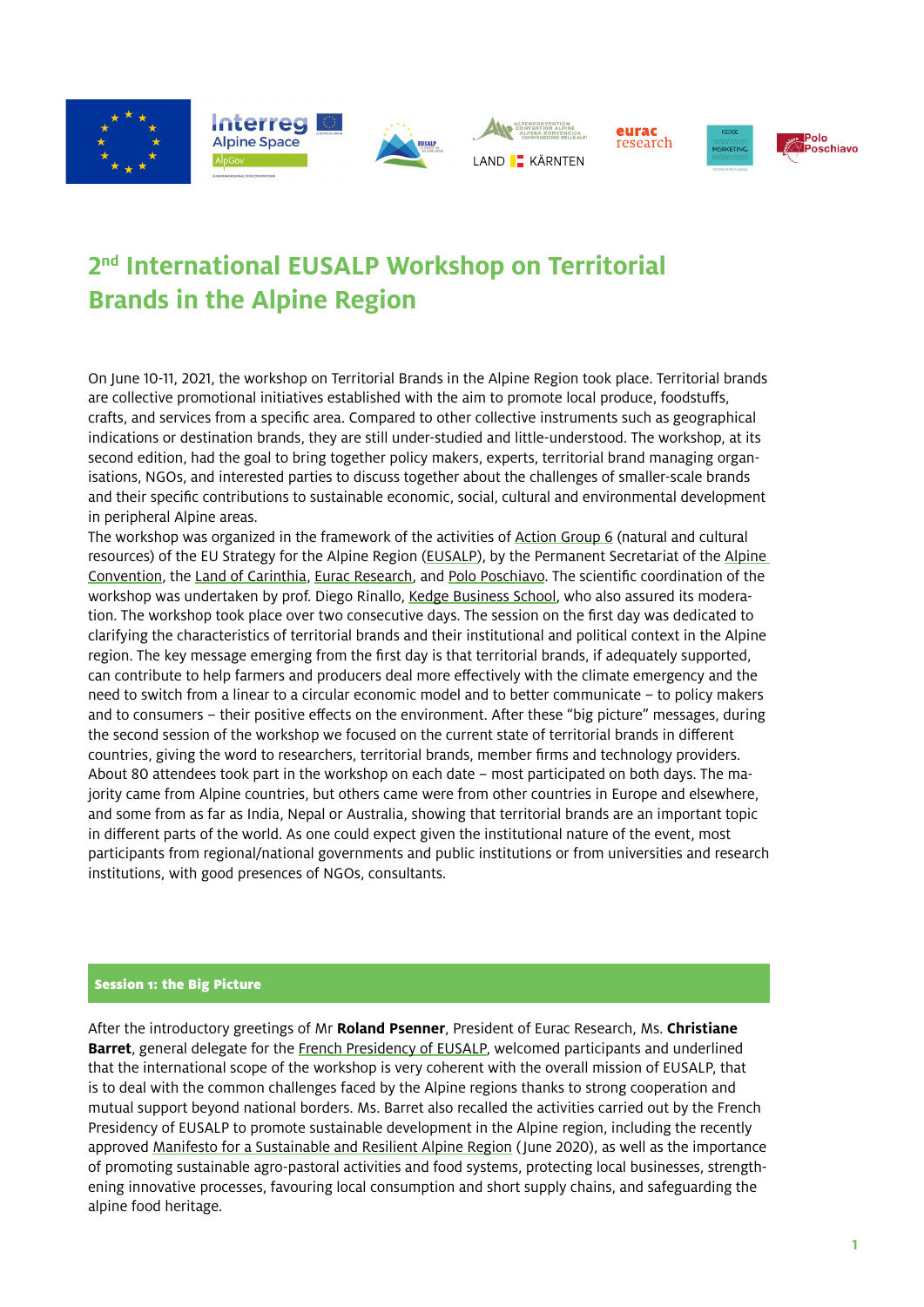Ms. **Alenka Smerkolj**, Secretary General of the Alpine Convention, further welcomed the audience by saying that the workshop is an important part of the work programme of the EUSALP Action Group 6, led by the Permanent Secretariat of the Alpine Convention and the Austrian Land of Carinthia. Ms. Smerkolj continued by highlighting the role that territorial brands can play to deal with the challenges of climate adaptation and carbon footprint reduction, and how these initiatives are consistent with the article 11 of the [Mountain Farming Protocol,](https://www.alpconv.org/fileadmin/user_upload/Convention/EN/Protocol_Mountain_Farming_EN.pdf) which calls for the establishment of nature-friendly and sustainable marketing conditions in the Alps, along with cross-sectorial cooperation between tourism, forestry, agriculture and handicraft, as further specified in article 20 of the Protocol. Territorial brands can also have an impact in terms of climate adaptation, as laid down in the [Climate Action Plan 2.0](https://alpineclimate2050.org/climateactionplan20/) adopted during the last Alpine Conference, which defines mountain agriculture as one of the pathways for the Plan's implementation. The activities in this area of the Alpine Convention can thus be considered as a local and targeted application of the UN Agenda 2020, and specifically the Sustainable Development Goals 2, Zero [Hunger](https://www.globalgoals.org/2-zero-hunger), and 12, [Responsible Production and Consumption](https://www.globalgoals.org/12-responsible-consumption-and-production).

#### **Territorial brands, a confusing term? Towards a shared terminology**

Mr. **Diego Rinallo**, marketing professor at Kedge Business School (France), highlighted how academic work on territorial brands is still limited and fragmented across different disciplines that do not share widely accepted terminologies or definitions. The term brand comes from the practice of livestock branding as a technique to mark animals to identify their owner. Brands are names, symbols, logos or other marks that identify products from specific suppliers allowing consumers to distinguish them from those offered by other producers. The value of a brand mostly resides in consumers' perceptions – the extent to which it is known (brand awareness), the image it is associated to, and how it is evaluated (i.e., positively or negatively). Unlike individual brands (e.g., Dior, Coke) that sometimes highlight their territorial origin in their marketing communications (i.e., Dior Paris), territorial brands are collective brands, which federate producers from a specific region that satisfy agreed-upon quality criteria. Territorial brands are not the only typologies of collective brands: these include place brands focused on attracting exogenous investments and new inhabitants from the creative classes, destination brands (aimed at increasing tourism) and geographical indications (focused on only one product category, such as Champagne or Camembert de Normandie). Unlike the latter, which are very well-studied and the object of specific public policies, territorial brands can cover products from different supply chains, beyond agri-food products, including restaurants, tourist attractions, and other services.

Territorial brands can operate at different geographical scales – from national to regional to municipal/ local. Their areas are often delimited by administrative borders (e.g., Cantons, Lands, Departments, Regions, Provinces, Municipalities), particularly when they are established by public authorities that want to include all local producers from their territories. The areas delimited by these administrative borders are sometimes too large to convey a coherent image to consumers and to facilitate cooperation. It can therefore make sense to establish smaller-scale territorial brands with a stronger identity within a larger territory rather than a territorial brand covering a larger area but with a watered-down image and federating producers without a shared identity. Territorial brand born out of bottom-up processes can also cover cross-border areas – within a state or across states. It is normally better to facilitate these processes with appropriate policies rather than imposing top-down structures that might risk becoming 'empty boxes' for lack of local support.

Territorial brands can set product specifications and rule of the games that do not only serve as a guarantee of local origin, but also accompany producers to improve on their environmental performances by favouring biodiversity, climate resilience, the transition to a circular economy, and resource sensitivity. Hopefully, this second EUSALP workshop will facilitate the identification of best practices but also highlight common challenges to design, implement, and support successful brands that generate sustainable economic, social and environmental development for all involved stakeholders.

## **The Farm to Fork Strategy, the Common Agricultural Policy and their role in supporting short supply chains and territorial brands**

In her keynote speech, Ms **Antonia Lütteken**, representative of the Directorate-General on Agriculture and Rural Development of the EU Commission, described the [Farm to Fork](https://ec.europa.eu/food/horizontal-topics/farm-fork-strategy_it) (FTF) strategy within the [EU Common Agricultural Policy \(CAP\),](https://ec.europa.eu/info/food-farming-fisheries/key-policies/common-agricultural-policy_en) and its role in the support of short supply chains and territorial brands. The main goal of the CAP is to foster a resilient farming sector, bolster the environment and climate, and strengthen the socio-economic fabric in rural areas. Among its 9 specific objectives, those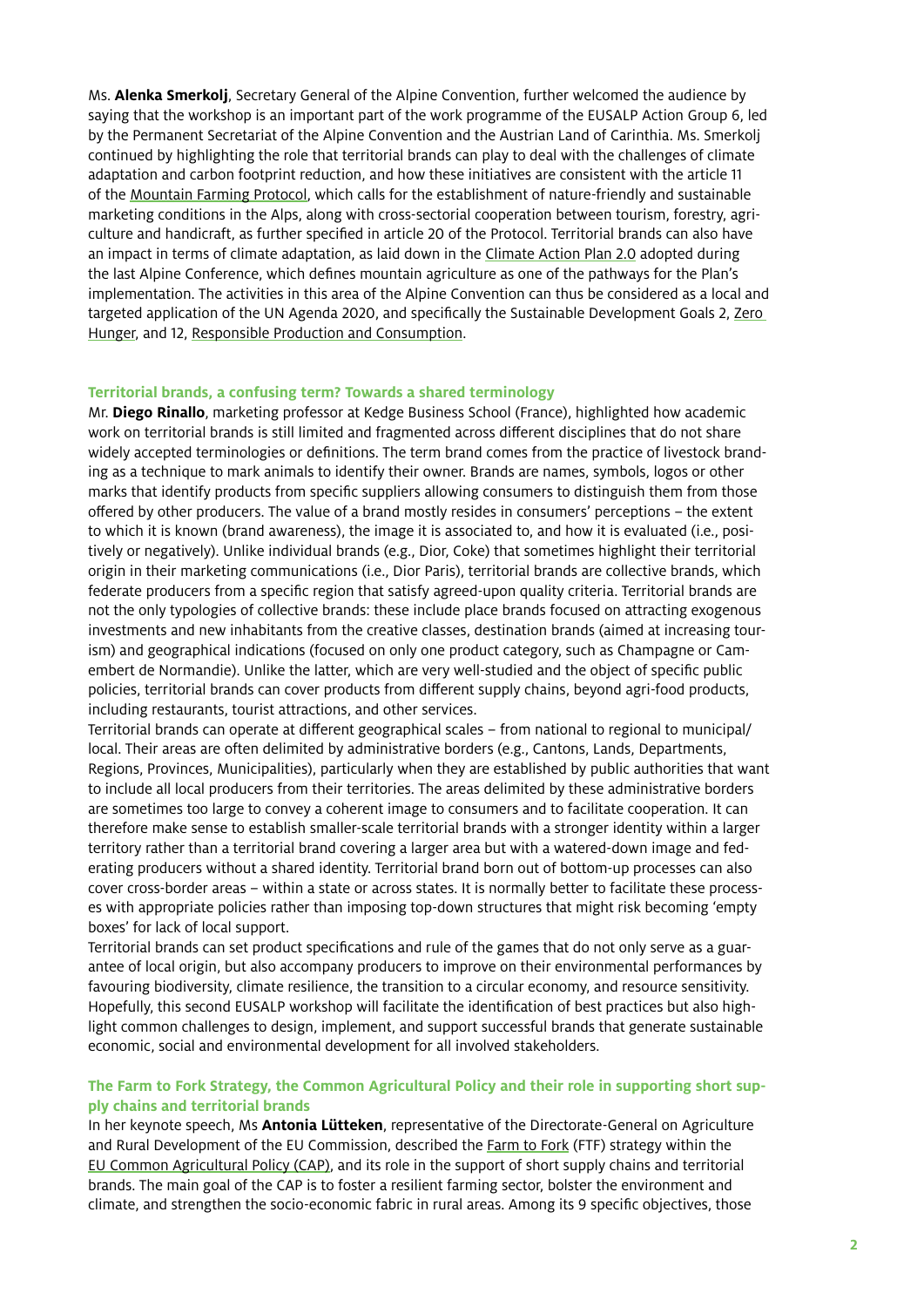that are more strictly connected to territorial brands are those related to (i) the farmers' position in the food chain, (ii) societal demands on food, health and animal welfare, and (iii) the support to a generational renewal in agriculture. The FTF approach represents a crucial element within the [EU Green Deal,](https://ec.europa.eu/info/strategy/priorities-2019-2024/european-green-deal_en) as it tackles all the three pillars of sustainability (social, economic and environmental). This permits to cover all current challenges to the EU food system, from food affordability and the preservation of biodiversity to a just transition to green jobs.

The goals of the FTF strategy include: (i) the reduction of the environmental and climate footprint of the food system, (ii) leading a global transition towards a competitive sustainability, (iii) the creation of new economic and social opportunities, and (iv) the creation of a robust and resilient food system. Sustainable food production can be boosted by reaching some key targets within 2030, such as the reduction by 50% of hazardous chemical pesticides, the reduction by 50% of nutrient losses (meaning a reduction in the use of fertilizers), the reduction by 50% of antimicrobials in aquaculture, and the ensuring that at least 25% of EU agricultural land falls under the label of organic farming. The concrete actions involved in the FTF approach include the creation of a legislative framework for a sustainable food system, ensuring policy coherence at EU level and collective stakeholder involvement. The roadmap in the next few years will consist of several initiatives, starting with the submission of the CAP strategic plan, the cooperation of primary producers, the adoption of a framework for responsible business and marketing conduct, and the proposal for a sustainable food labelling framework to empower consumers to make sustainable food choices. In terms of research, innovation and investments, more funds will be made available for the Horizon 2020 programmes and the activities of the European Agricultural Fund for Rural Development (EA-FRD), and a larger flexibility will be granted to Member States to design and propose rural development interventions addressing their specific needs in their CAP Plan. Finally, further support will be given in terms of data analysis and knowledge sharing, especially in order to allow SMEs to develop new business models in line with CAP policies. Ms. Lütteken concludes her intervention by stressing the importance of a collective approach required to ensure the success of the transition.

### **Circular Economy and Innovation in Mountain areas: A role for territorial brands?**

Euromontana is the European multisectoral association for cooperation and development of mountain areas. It gathers regional development agencies, local authorities, agricultural organizations, environmental agencies, forestry organizations and research institutes from different European countries, with the goal to promote living mountains through sustainable development and the improvement of quality of life. Its director, **Marie Clotteau**, highlighted that the new European framework, especially with the introduction of the Farm to Fork strategy, can support the development of a higher level of circularity in the economic sector. Circular economy is based on the principle that someone's waste can be an input for someone else. Our current linear economy is depleting finite resources and creating an increasingly amount of waste. Circular approaches are beneficial for the environment and can increase economic and resource security as well as decrease dependency on global supply chains and price variability. Transportation in mountain areas is characterized by higher costs. It is therefore important to reduce them through innovative systems and better collaboration. In this regard, circular economy provides a viable alternative, as it allows to decrease the level of imported and exported materials. Another remarkable advantage is that it offers the possibility to create jobs at the local level, because natural resources are transformed by local companies on site.

Territorial branding approaches can contribute to a transition to a circular economy model. For example, Pyrénées Création (France) is a wool product company that has contributed to a revalorization of Pyrenean wool by giving a new life to a precious material that is normally thrown away or exported at a very low price to be transformed in Asia. This company committed to use local wool has provided a market for local sheep breeders, who have realized that better breeding practices can result in higher quality wool. The valorisation of local natural resources, the quality of every step of the process, and the quality of the product were key to boost the wool sector and design products appreciated by local consumers and tourists. Another example is Rakeistus (Finland), a company that designs and manufactures machinery for ash granulation, helping processing granulated ash into a forest fertilizer. Bio-ash is a by-product of energy as well as paper and pulp production. The company helps energy companies to transform their side streams into a profitable and environmentally friendly business, and to generate local products that meets the principle of sustainable development. The [Natural Regional Park of the Pyrenées Ariègeoises](https://www.parc-pyrenees-ariegeoises.fr)  has developed a territorial brand that certifies products satisfying three conditions: link to the territory, human dimension and authenticity, and respect for the environment. The Park label certifies products such as cheese from a farm in Castelnau, which aims to function in the most circular way possible: it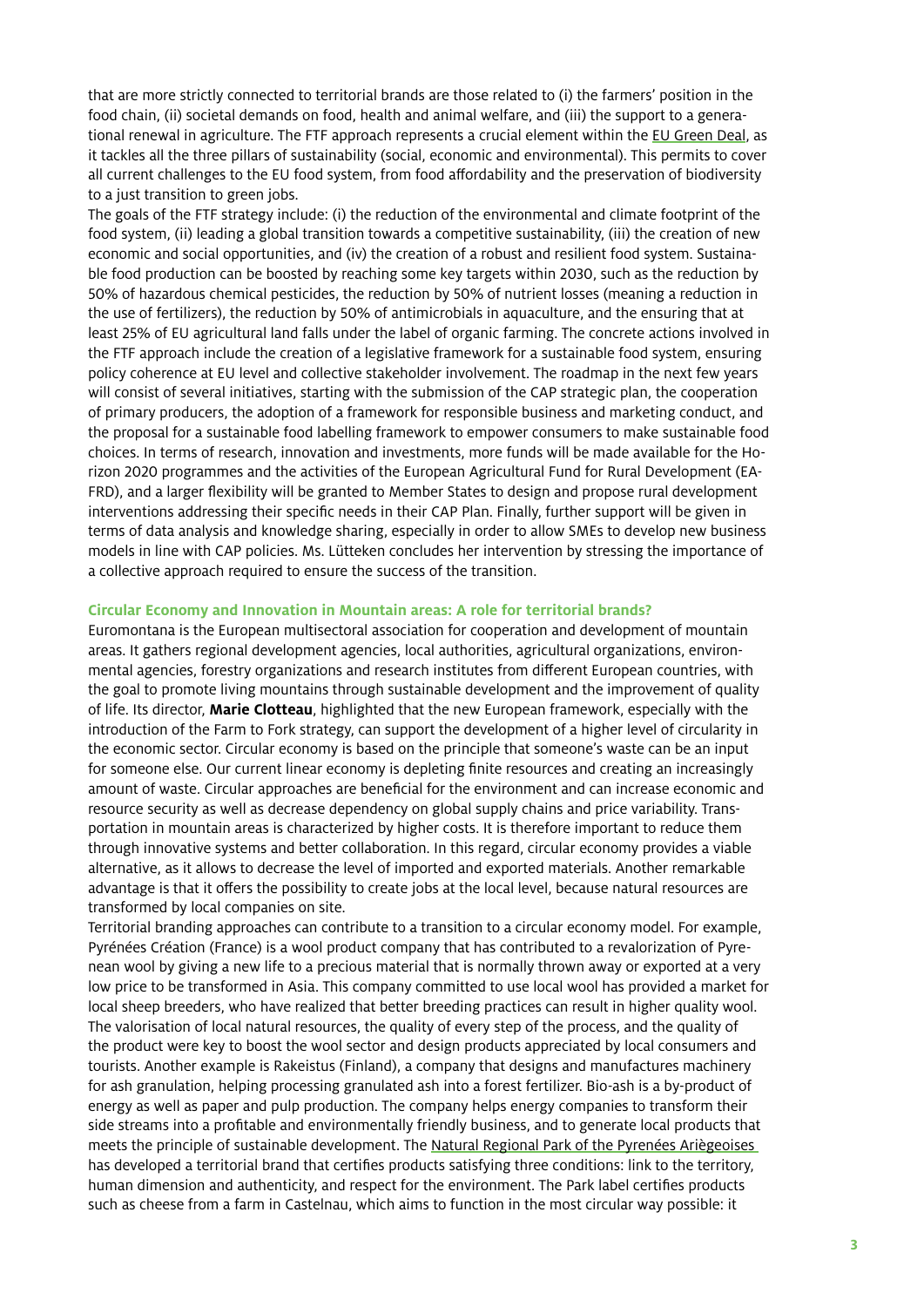is self-sufficient in terms of herd feeding; the herd is adapted to the size of the pastures, which allows feeding in the pastures for 7-8 months a year; no fuel is used in barn drying, thanks to solar energy; the waste treatment allows to recover cow dung that is used as field fertilizer. The Couserans community of municipalities in the Park employs wood chips produced throughout the department to produce energy, so reducing heating costs. Using wood presents many advantages: the resource comes from the nearby area (less than 30 km from the place of production); the process permits the creation of local jobs, and it reduces the impact on the environment. In addition, a cooperative society is a new form of enterprise for a social and solidarity economy. In Pailhès, a country bistro was renovated with local wood. This can be considered a concrete example of circular economy in the building sector: the materials used are recycled materials found in the region (wood and hemp concrete), and local builders were engaged. To facilitate the participation of local contractors, the municipality divided its public contract into several small lots, as a single local company would not have been able to respond to the entire project. The bistro will be privately managed, but the venue will be made available for local cultural events, contributing to the animation of village life.

## **Territorial Brands and Climate Change**

**Helmut Hojesky**, member of the Austrian Federal Ministry for Climate Action and Chairman of the Alpine Convention's Alpine Climate Advisory Committee, presented Alpine Convention's [Climate Action](https://alpineclimate2050.org/climateactionplan20/)  [Plan 2.0](https://alpineclimate2050.org/climateactionplan20/), with a focus on agriculture and mountain tourism. The [Alpine Climate Board](https://alpineclimate2050.org) (ACB), established in 2016, it is made up by all the Alpine States and representatives of NGOs such as WWF. Tackling climate change is crucial for the Alpine region, being among the areas of the world which are mostly affected by the effects of increasing temperatures. For this reason, the ACB has drafted, in April 2019, an Alpine Climate Target System (ACTS) for the year 2050, namely a set of verifiable objectives with the aim of enhancing the added value of alpine-wide cooperation related to climate change.

The political outcome of the ACTS is the Climate Action Plan 2.0 (an updated version of a former action plan drafted in 2009) which will include several tools for its implementation in cooperative terms. Its overall target system is embedded in the existing legal framework of the Alpine Convention, with its Protocols and Decisions and their specific objectives and targets. Also, it is guided by the overall targets of the Paris Agreement as well as the [UN Sustainable Development Goals](https://sdgs.un.org/goals) (SDGs). General principles will guide all activities of the Alpine Convention with respect to climate change mitigation and adaptation. These principles refer to a transition based on the Alpine cultural heritage, the benefit of cooperation and the importance of local models for integrated action. Overall strategic targets define relevant policy aims/ visions and frame the sectoral targets (e.g., soil, water, tourism, energy) as well as all operational measures to be identified and implemented in later steps. Communication targets support the target system. To shift to concrete action, the Climate Action Plan 2.0 has envisioned 16 implementation pathways that have sought not to duplicate existing quantitative targets such as the UN SDGs. Such pathways need to be complemented with effective participatory processes, as well as with the political message that economic development is important also to create a climate-resilient recovery. [Mountain agriculture](https://alpineclimate2050.org/pathways/mountain-agriculture/) is one important implementation pathway which plays a central role in safeguarding Alpine traditional landscape, regional breeds and species and preserving local culture, heritage and traditional techniques. Mountain agriculture is also highly environmentally sensitive and therefore especially vulnerable to climate change. Alpine food products are high quality and can constitute a market niche. This paves the way for additional climate-change efforts of mountain farmers. Besides reducing greenhouse-gas emissions, these efforts may also help increase value-added and income in the agricultural sector in the Alps. Thus, the Alpine Climate Action Plan targets for mountain agriculture are: (i) energy self-sufficiency of Alpine farms, (ii) alpine value chains for agricultural products, (iii) the Alps as model regions for organic farming, and (iv) resilient and climate-friendly mountain agriculture. Such targets are framed by two specific pathways, namely the promotion of Alpine products (with the increase in locally retained value added for a sustainable and climate-friendly agriculture) and moving to organic and climate-friendly methods in Alpine farming. Territorial brands, while not explicitly mentioned in the Alpine Climate Action plan, can play an important role in this respect.

### **Reterritorializing supply chains: The 100% Local model**

**Christian Hoffman** from Eurac Research presented the project [100% Local](https://100local.eu), supported by the Alpine Region Preparatory Action Fund (ARPAF). Coordinated within the EUSALP Action Group 6, the 100% Local identifying the possible characteristics of territorial development model based on the preservation and valorisation of natural and cultural resources through fully local supply chains. Besides Eurac Research,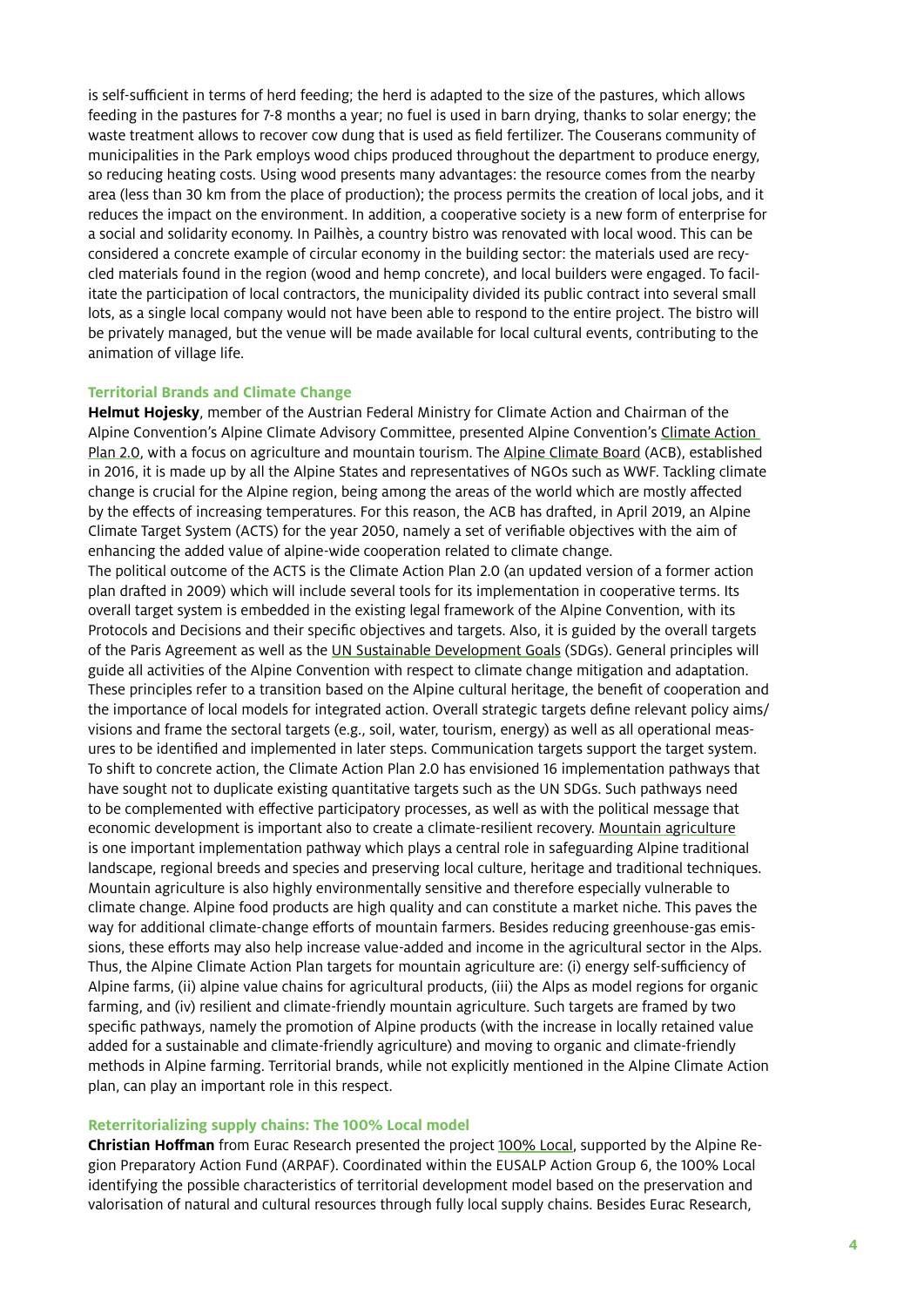the main partners were Polo Poschiavo, Università della Svizzera Italiana and the Research Centre of the Slovenian Academy of Sciences and Art. The project was built upon previous EUSALP activities and Interreg projects dealing with food supply chains, food value chains and the food heritage, including the Alpine Space [AlpFoodway](https://www.alpine-space.eu/projects/alpfoodway/en/home) project. The 100% Local project owes its name to the [100% Valposchiavo](https://www.valposchiavo.ch/en/experience/100-valposchiavo/logos/247-100-valposchiavo) territorial brand, which has been one important source of inspiration. Five pilot areas were identified in order to set up a participatory process with local actors aimed at assessing the sustainability of processes in the food supply chain, identifying existing gaps, detecting solutions and skills, and finally extracting the core elements that might allow the replicability and transferability of the model into other regions. The research focused on products that are entirely processed and produced locally, which correspond to place-specific food tradition and assets, such as typical crops, animal breeds, food specialties, or typical production techniques.

The 100% Local model developed through the project consists in a participatory bottom-up process to engage all relevant local stakeholders and provide a set of principles that need to be adapted to local conditions, as 'one-size-fits-all' solutions are unlikely to work given the diversity in institutional settings and local conditions in the Alpine region. The first step in applying the model, consists in an analysis of the current local situation: who is the current cooperating network? are there any existing territorial brands or other collective promotional initiatives? What is the current state of the local agriculture, food, craft, and tourism sectors? How collaborative and engaged in territorial development are local cultural, environmental, education, and civil society stakeholders? What are the policies in support of territorial development, and are local actors able to access funding? Based on these preliminary analyses, the second step of the model is based on a methodology for participative envisioning and collective decision-making based on future literacy approaches. First, mega-trends are analysed to anticipate probable, plausible and possible futures and their effects on local conditions and strategies to be developed. Second, local actors adopt the 3 Horizons methodology to identify current concerns, aspirations for the future, and the required innovations that need to be implemented to achieve the aspirations. These future literacy methodologies constitutes an innovative feature of the model, that makes it particularly suited to deal with challenges such as the climate emergency or the transition to circular economy. During the third step in the application of the model, once a desirable future has been envisioned, the cooperating network and the engaged stakeholders should decide together key actions to be implemented in the short term. To facilitate the visualization of the collectively agreed territorial development model emerging from the application of the methodology, the project developed a 100% Local territorial development canvas, which is free to download and use from the project website.

## **Quantifying and measuring the economic impacts of positive and negative externalities**

Mountain agriculture results in products that are more expensive compared to those produced in flatlands or those issued from globalized supply chains, intensive farming, and industrialized production. Market prices however seldom take into consideration the positive and negative effects on the environment of specific production methods – which economists call externalities or external effects. For example, using pesticides may result in a lower production cost, but can generate negative environmental and health problems, which will ultimately result in further costs for individuals and communities (e.g., water or soil depuration, health treatments). It is not always easy to measure or estimate externalities and to demonstrate their economic impacts, but by doing so mountain farmers could more easily demonstrate their positive effects on the environments. With this broader goal in mind, two speakers presented existing methodologies that territorial brands can integrate in their product specifications to better communicate to policy makers and consumers alike their added value – but also to learn how to further improve their environmental performances.

**Alessa Perotti**, Young Transformer at the [Bites of Transfoodmation](https://transfoodmation.com/it/) initiative by the Permanent Mission of Switzerland to the United Nations in Rome and the Swiss Embassy in Italy, presented her Master's thesis on estimating the [true cost of food](https://ethz.ch/content/dam/ethz/special-interest/dual/worldfoodsystemcenter-dam/documents/MScThesis-AlessaPerotti-TheTrueCostofFood.pdf) in Switzerland. This includes all external costs generated by food over its life cycle (from production to consumption and waste disposal) by accounting all environmental, social and economic external costs generated by the product, which are not currently included in food prices. Knowing the real cost of food is crucial for including all the side effects connected to food production and consumption, especially when considering that the growing demand for resource-intense and unhealthy diets will further increase these impacts and the costs they cause. These impacts can be classified in six key dimensions: biodiversity, animal welfare, environment, economy, human health and livelihoods. The results of Ms Perotti's study shows that if the real costs were considered, food prices would go up by 87%, with external costs estimated at 32 billion CHF in 2018. Moreover, this is a conserv-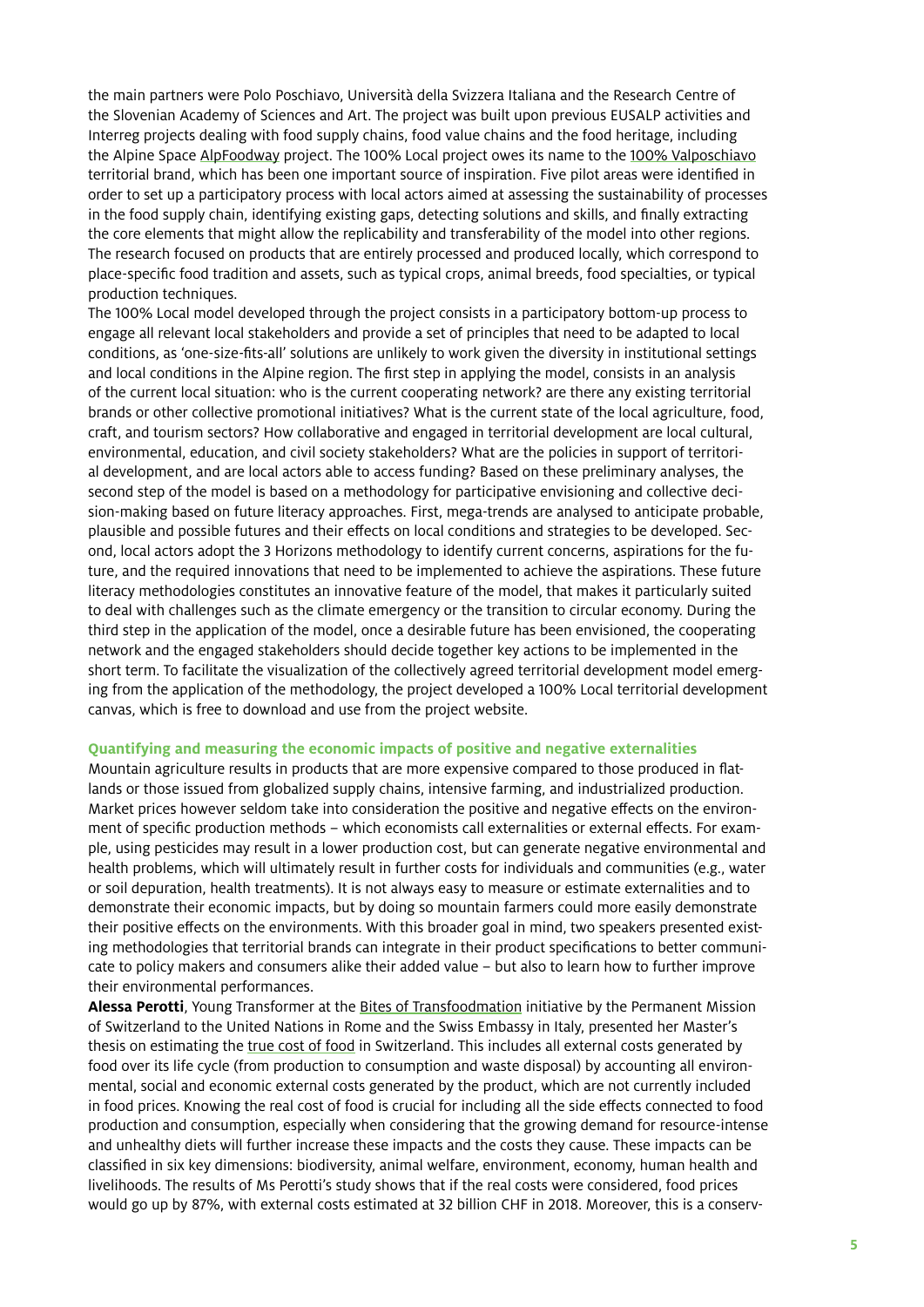ative estimate: true costs are likely higher due to limited data availability and accessibility. The reduction of external costs of the food system is key to achieving sustainable development. However, this cannot be achieved without creating a common data-driven approach for assessing food system costs and benefits. This new approach has a huge potential not only to establish food systems where sustainable decisions become the default decision along the entire value chain, but also to quantify the value of small-scale territorial brands.

**Christian Hiss**, founder and CEO of [Regionalwert AG Freiburg](https://www.regionalwert-ag.de) in Germany, proposed a methodology for a more correct accounting system in agriculture. Regionalwert AG Freiburg was founded in 2006 to invest in the equity of small and medium-sized organic farms and food producers. Returns on investments are calculated not only based on economic indicators, but also taking into consideration social and ecological performances of partner farms. On the one hand, society and farmers strive for issues such as the upkeep of biodiversity through diverse cultivation, building soil fertility, and the adequate remuneration of farm managers and employees. On the other hand, current income subsidies lead to excessive specialisation, too many short-term high-yield cultivations, no performance-related remuneration of farm managers and employees, and little promotion of animal welfare due to industrial meat production standards. Current accounting methods to determine losses and profits fail to consider these aspects, despite the fact that soil fertility, cultural expertise and biodiversity are not just ideal values, but a real capital that can be accumulated or depleted. Through sustainable management, related assets are created and maintained in the long term, so that little or no damage or risks are externalised. Therefore, it is necessary to re-calculate costs in the farming sector based on the real value of farming activities. Such an assessment should be based on sustainability performance, and not only on monetary/economic criteria. Mr Hiss' company has developed a methodology to do so, which makes it possible to identify sustainability performances and risks and share information about these aspects to farmers and workers, public authorities, stakeholders and consumers transparently and clearly. Such methodology includes more than 200 different parameters and is now promoted in other countries due to its practical relevance.

## Session 2: Territorial branding in practice

Mr. **Wolfger Mayrhofer,** the legal adviser at the Permanent Secretariat of the Alpine Convention, which is the co-leader of the Action Group 6 of EUSALP, opened the session and expressed his enthusiasm for the high interest for the topic of territorial brands and explained that after a first day focused on the political and institutional level, during the second day the practical and socioeconomic aspects of territorial branding will be discussed by speakers from different Alpine countries representing different typologies of organizations. Mr **Christian Hoffmann**, research group leader at the Institute for Regional Development, brought the welcome of Eurac Research and highlighted the importance of discussing practical aspects of territorial brands.

#### **Development Challenges of Territorial Brands in Rural Areas of Slovenia**

Mr **Erik Logar**, Research Assistant at the [Anton Melik Geographical Institute,](https://giam.zrc-sazu.si/en/predstavitev#v) ZRC SAZU Research Centre of the Slovenian Academy of Sciences and Arts, and PhD student at the University of Ljubljana, delivered a keynote speech presenting emerging results of his doctoral research on territorial brands in rural areas of Slovenia, which highlights not only the benefits but also the challenges of such territorial development initiatives. Slovenia is a small and mainly rural country. To be competitive in a global marketplace, sustainable development approaches are particularly suited for small producers, as they permit to be economically viable but also preserve the natural environments. In Slovenia, there is some support for smaller producers, such as programmes funded by the State, municipalities, or the EU (particularly through CAP funds), whereas private investors are rare. In the context of these policies, territorial brands were considered a possible approach to foster regional development. Taking inspiration from best practices in territorial branding in Italy and Austria, Slovenia too has experimented with these collective promotional initiatives. Territorial brands were widely adopted and some of them appear to be quite successful. There is however no mapping of these initiatives and no research on their local effects. To fill this gap, Mr Logar's research seek to make an inventory of territorial brands in Slovenia and identify their effects on local areas as well as the problem they face.

At the beginning of his research 3 years go, Mr Logar was told that at most, in Slovenia there were 10 territorial brands. So far, he counted 45 (and his work is not over yet). His work, based on a survey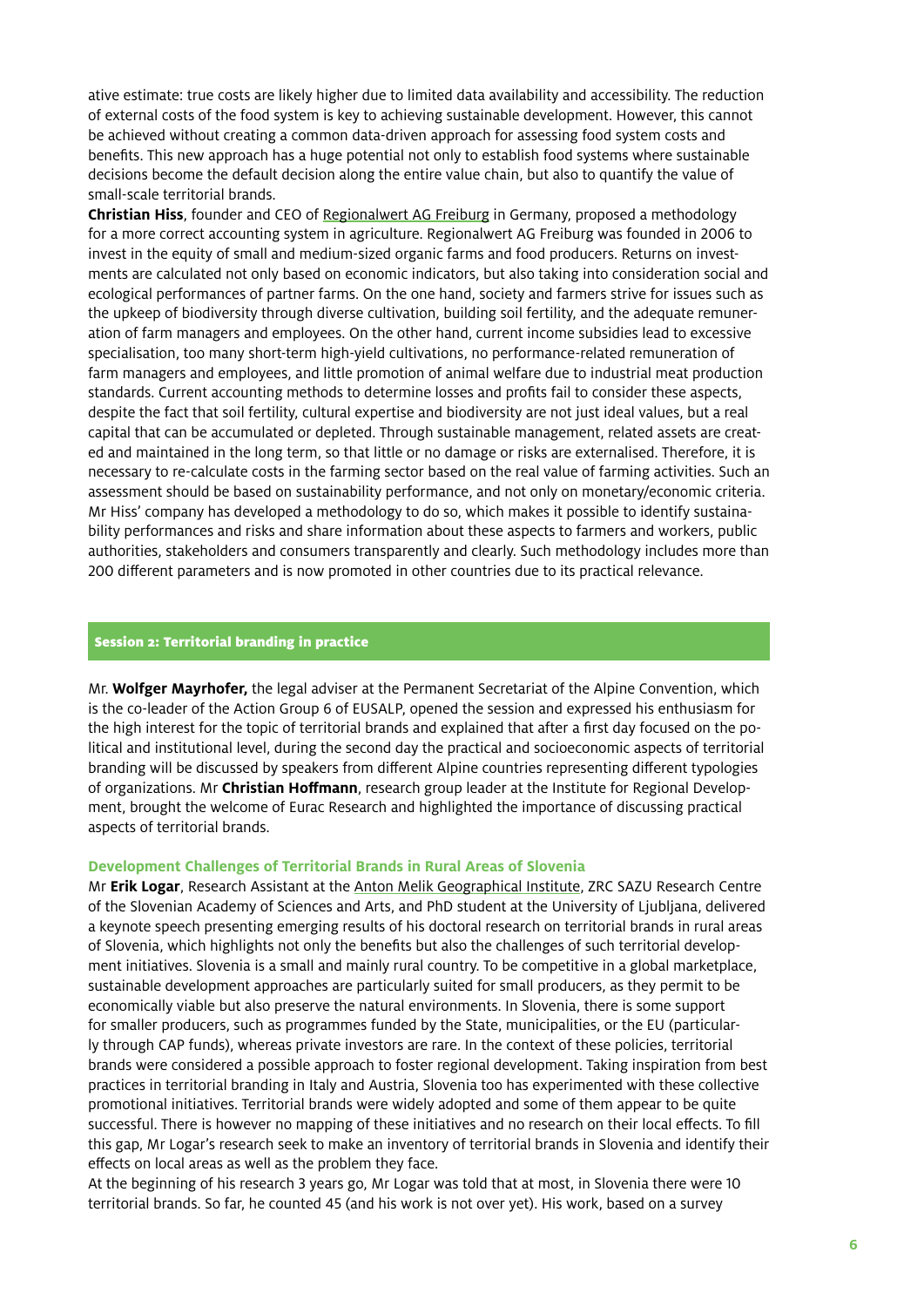methodology, highlights that 50 out of 212 municipalities in Slovenia have introduced a territorial brand. Some that have not established one yet are in the process of doing so. Thus, one fourth of Slovenian municipalities are covered by a territorial brand, and new ones are added every year. This figure does not include parks and other protected areas. When adding these park-related initiatives, half of the Slovenian territory is covered by territorial brands of one typology or another.

Positive effects of territorial brands cannot be however taken for granted. Thanks to 120 interviews carried out with territorial brand managers and firms taking part in them, Mr Logar concluded that territorial brands can indeed create a feeling of belonging among producers; small producers perceive the most the positive effects of territorial brands because they improve market presence and access to distribution channels (e.g., dedicated shelves on supermarkets or online stores) and can benefit from professional support and consultancy services such as packaging design; cooperation in marketing reduces promotional investments (participation in fairs, collective websites, advertising on television or social media); there are also networking effects that can improve collaboration, learning, and knowledge sharing. Informants however mentioned several negative impacts: authorities often introduce territorial brands through top-down approaches and do not listen to the wishes of member firms – bottom-up approaches are under-developed in Slovenia, and local communities could be more involved; territorial brand management organization have limited and overburdened staff, which is often non-specialized – as a result, they have limited time to develop the brand affecting market presence and profits; some territorial brands are established through EU funds, and when the funds run out, they face difficulties continuing their activities are sometimes close down; the young do not recognize the added value of local products, and as a result generational turnover has not taken place, threatening the survival of many firms; the prices of territorial brand products are higher than those of unbranded ones, and not everybody can afford them; finally, some producers do not recognize the value of networking and cooperation.

## **Panel: Testimonials from Territorial brands in the Alpine Region**

During this session, we gave the floor to territorial brand managing organizations to ask about their histories, institutional contexts, development trajectories, and key challenges. Many territorial brands and communities across the Alpine regions experience similar challenges but they can develop different solutions according to their geographical and administrative contexts. It is therefore important to learn from each other so that new knowledge can be developed.

Mr **Pascal Denolly**, founder and president of the Comité d'Agrément of the [Marque Is\(h\)ere,](https://produits-locaux.ishere.fr/la-marque-ishere) explains that the brand was developed in the French department of Isère, a semi-alpine area near Grenoble. The decision to create a territorial brand covering this area was taken in 2015-16, when many farmers were in crisis as milk, crops, and meat were badly remunerated. A group of engaged farmers decided to seek the help of the Chamber of Agriculture and the Isère Department to strengthen the local agrifood supply chains and reclaim shelf space on local supermarkets. The Isère, unlike other areas such as Savoy and Tyrol, does not have a strong identity. It was therefore necessary to invest in quality and customer satisfaction and to define a common image. The territorial brand federates local farmers, producers, craftspeople, and distributors. Product specifications were defined in agreement with INAO – France's National Institute of Origin and Quality. It was decided to position the brand based on three values: guarantee of origin; fair remuneration of producers; respect of environmental standards – organic or the French HVE ([haute valeur environmentale](https://agriculture.gouv.fr/la-haute-valeur-environnementale-une-mention-valorisante-pour-les-agriculteurs-et-leurs-pratiques)) certification, which stresses respect for biodiversity, responsible use of water, reduction of pesticide use, natural fertilizers. Thanks to this flexible approach, the brand can include a greater number of producers and accompany local farmers in the process of conversion to more environmentally friendly practices. The brand has been successful in increasing farmers' remunerations (up to 10-15%) and to communicate its values to consumers thanks to the involvement of distributors. The brand now includes 90 farmers, 30 craftsmen and 4 mills. Prospective members are evaluated by an agreement committee, with support from the Chamber of Agriculture, which ensures that products follow the specification. Funds are granted by the Ishère Department and the municipality of Grenoble, but the brand is trying to develop autonomous sources of financing. Territorial brands need to harmonize their communication with that of other brands to avoid possible confusion. In practice, this means that the brand Ishere needs to distinguish itself from the geographical indications from the area on the one hand, and that it should coordinate itself with the brand created by the Auvergne-Rhône-Alpes Region [La Region a du Goût](https://www.auvergnerhonealpes.fr/actualite/39/25-la-region-du-gout-une-marque-pour-valoriser-nos-produits.htm).

Mr. **Michael Fend** is the manager of Association for the Promotion of Styrian Volcanic Land [\(Steierisches Vulkanland](https://www.vulkanland.at)) in Austria, near to the borders between Austria, Germany, Switzerland and Italy. The landscape of this region is hilly and scattered. The brand was developed for the internal market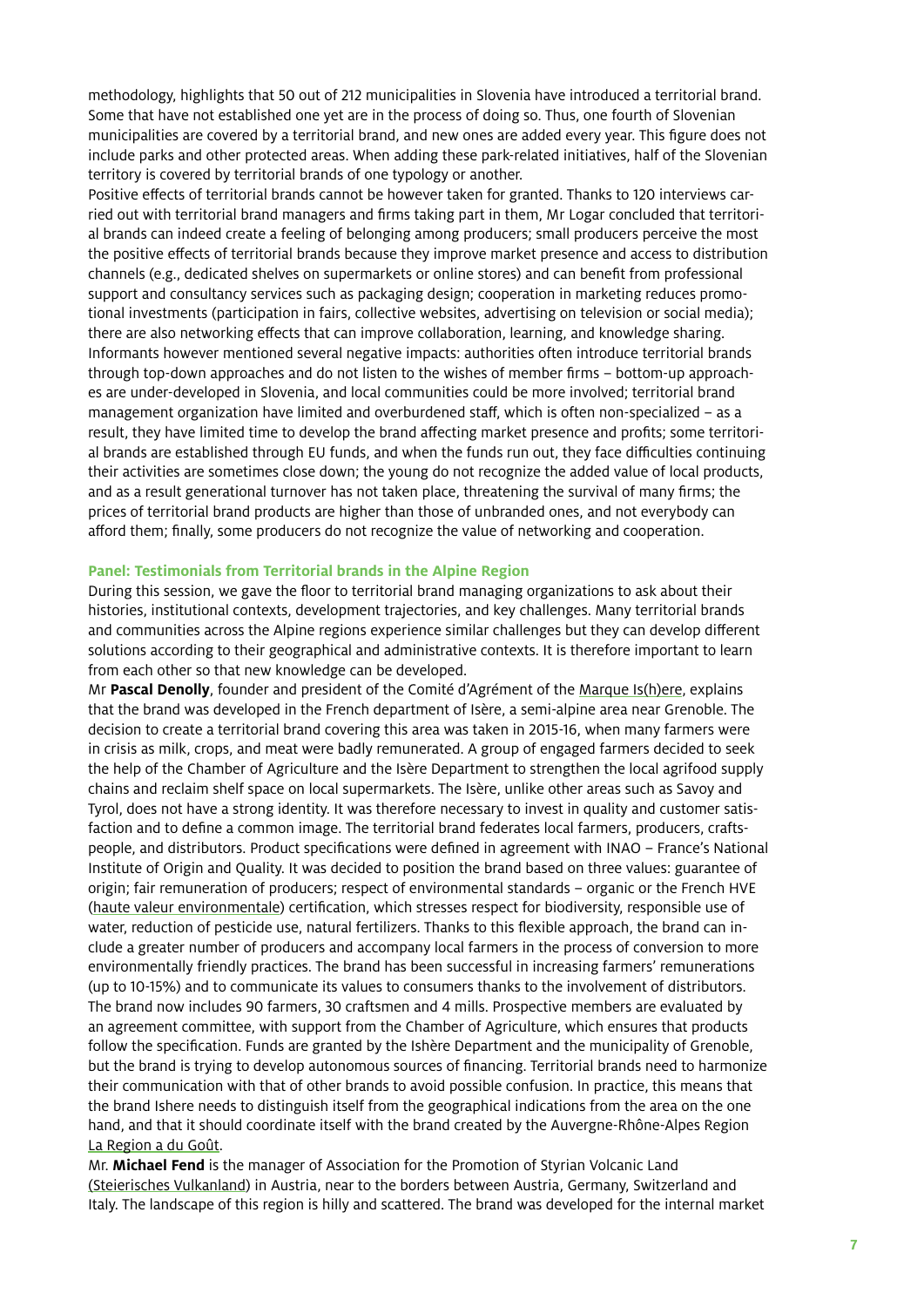and covers 130 municipalities. The most spread crop is grapevine, but agriculture is quite varied, with chicken breeding and fruit trees playing a central role. Fields are generally small, which makes it difficult to compete with bigger producers. Volcanic Land thus invested in quality improvement. The advantage of being small is that these producers are more flexible than big companies and can adapt quickly. During and just after the pandemic this was a huge advantage, and unemployment rates in the area are already back to the pre-pandemic level. The 30 inactive volcanoes in the region shape its landscape and are a strong element of the brand's communication.

The vision that the brand developed for 2025 place people and sustainability at the centre of every decision. They preferred to aim at a close deadline and not to postpone their ambitions to 2040 or 2050. The brand is an instrument that supports small-scale voluntary measures and provides a way to make initiatives and people's efforts visible. Vulkanland as a brand can act as a federating platform, since all the members work together under the same label. So far 200 licenses to use the brand have been distributed to about 160 companies. The brand aims to set a quality standard in the region and to stand for the common values that are shared in the network. Mr Fend also highlighted that to administrative difficulties generate barriers to entry for smaller producers. Smaller-scale brands should adopt rules that are easy to follow and put in place if they really want to be inclusive. The network members cooperate based on the territorial brand's emotional appeal, that is because they share a common vision and objectives and want to contribute to the sustainable development of their homeland.

**Michael Hofer** is the deputy chairman of the [Upper Vinschgau Citizen Cooperative](https://da.bz.it/english/info.html), which is part of the territory of the Autonomous Province of Bolzano, in Italy. The area (also known as Alta Val Venosta) has been the cradle of social movements in recent years. Agriculture (and as a result, landscape) in the Vinschgau Valley is clearly divided: the upper valley produces milks, cereals and crops, whereas the lower valley is an example of monoculture, covered with apple trees treated with pesticides. The Cooperative was founded to give form to a new idea of cooperation in which local citizens could get engaged in territorial development. It organized several campaigns to raise public awareness of sustainable local development and called for a referendum on pesticides in the municipality of Mals, where 75% of the population voted to ban their use starting a legal battle that is still ongoing. The Cooperative operates an Alpine dairy and supports small producers by organizing cultural events and farmers' markets, where they can sell their products, cultural events. It also networks with areas from other regions and countries to spread the message that another agriculture is possible. The Cooperative deals with culture, agriculture, production, tourism, and locally based knowledge. At the moment, they do not have a territorial brand yet, but thanks to the ARPAF 100% Local project they are thinking of establishing one adapted to the local conditions.

#### **Making territorial brands impactful: The perspectives of producers adhering to territorial brands**

In this panel, we gave the floor to two firms who joined territorial brands. Mr **Reto Rauch**, general manager of the [Bieraria Engiadinaisa](https://www.bieraria.ch) in the municipality of Valsot in Switzerland, pointed out that his company is proud to say that they belong to the territorial brand [Bun Tschlin](https://buntschlin.ch): "We are Buntschlin!". Member firms need to play a central role in territorial brands and strongly identify with them. The brand is not just something that they carry with them: producers are the brand! Companies thus need to promote the products that stand behind the brand. Customers should not only know the territorial brand: it is much more important that they know the products behind it. It is the image of these products that gives meaning to the overall territorial brand image. Effective cooperation and a common vision of the future are necessary for successful territorial brands. It is also important to simplify rules for taking parts in territorial brands.

Ms. **Nina Grah**, from Vrtnarstvo Grah – a farm producing flowers and vegetables – is a member of [Babika in Dedek,](https://babicadedek.si/en/) a territorial brand which promotes high quality products from the Škofja Loka region in Slovenia, made in a traditional manner and mainly from local raw materials, and targeting the tourist market. There are many advantages for small businesses such as Ms Grah's in joining a territorial brand's network. When she joined four years ago, her access to distribution channels improved and the collaboration opened new markets. Consumers trust the brand as a quality guarantee and are thus more likely to buy branded products. In addition, belonging to a territorial brand network legitimises the business in the eyes of the local community. Surviving alone in the market can be much more difficult. The brand works smoothly, and she likes to keep up with new ideas and promotional programmes. The key issue is not the functioning of the territorial brand, but rather the fact that projects are often short-term. Another problem is that small producers do not have time to engage themselves more with the territorial brand. Ms Grah thinks that member producers should be motivated to keep projects alive after funding pro-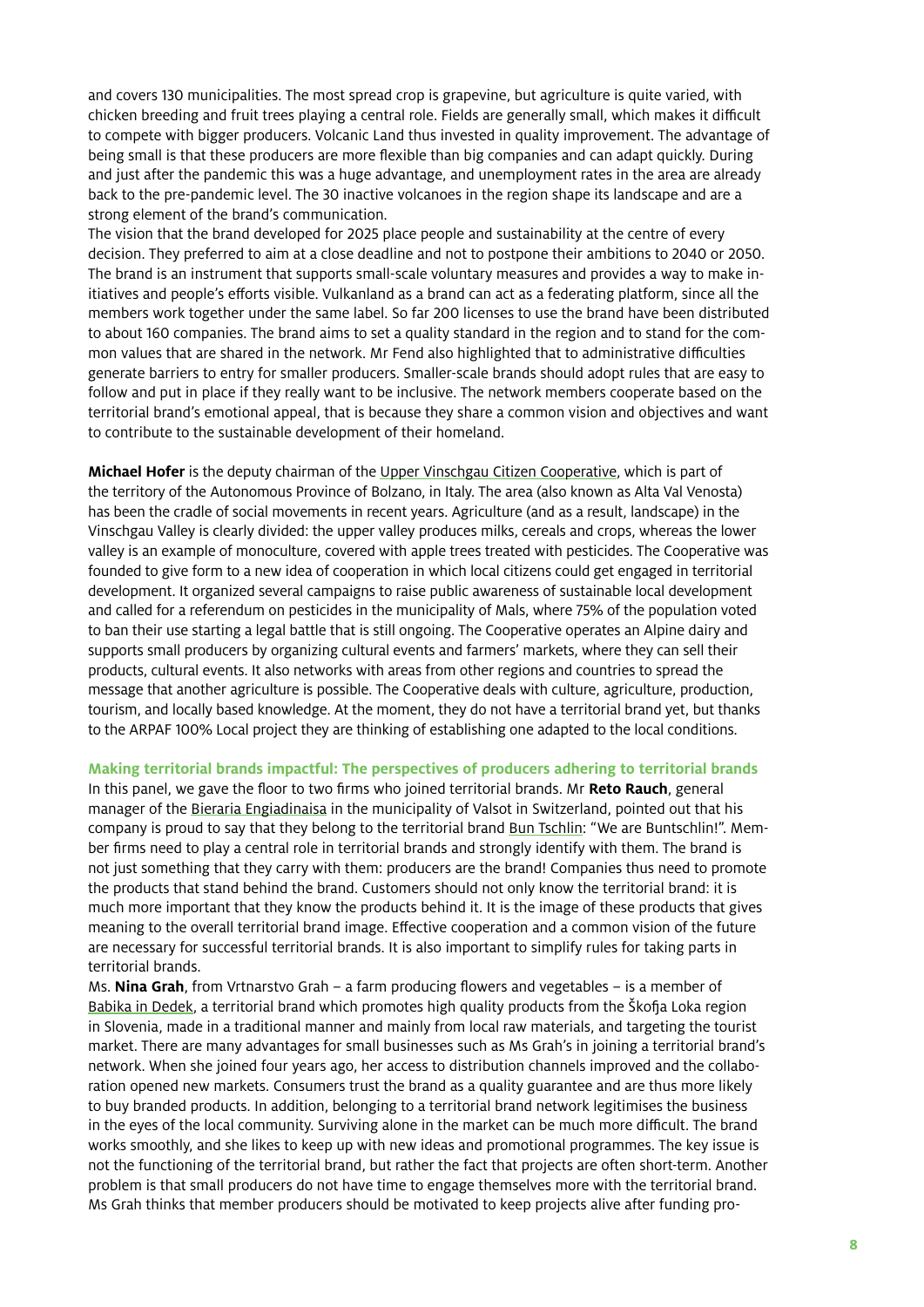grammes have come to an end. Within the producers' community, there are those who do not want to belong to territorial brands and those who are happy to be part of the network. For younger producers that would like to join the brand it can be quite challenging to have access to the network, and efforts should be made to make the brand more open to newcomers. Another important issue is that of the higher prices of the products that are territorially branded. Some customers do not buy labelled products because they are more expensive than unbranded ones. Part of the reasons include the specialized distribution in souvenirs' shops with higher distribution margins, which contribute to higher retail prices (but not necessarily higher producer profits).

#### **Communicating the distinctiveness of territorial brands**

In this concluding session, two presentations dealt with the issue of better communication. Ms. **Paola**  Gioia, Ph.D. student and research assistant at Kedge Business School's Marketing & New Consumption [Centre of Excellence](https://student.kedge.edu/faculty/research-intellectual-contributions/centres-of-excellence/marketing-new-consumption) (France), analysed tourist perceptions of territorial brands through TripAdvisor reviews in the context of Valposchiavo, an Italian-speaking Swiss region where the 100% Valposchiavo brand has been established to certify products made with locally produced raw materials. The project also involved local restaurateurs, 13 of whom have signed a [Charta](https://www.valposchiavo.ch/it/vivi/100-valposchiavo/charta) that requires the presence in the daily menu of at least three dishes prepared with certified ingredients. Tripadvisor is the most used online platform allowing tourists to decide where to eat and which places to visit. These restaurants' reviews can thus provide some insights on consumer perceptions of territorial brands and the relevance of ingredients' local origin. The study dataset consists of 1,046 consumer reviews of the restaurants that signed the Charta. Finding shows that only a very limited number of reviews explicitly mentions the 100% Valposchiavo brand, which might be perceived by consumers but not spontaneously come to mind when writing reviews. This might be a sign of limited territorial brand awareness, despite the fact that the 100% Valposchiavo logo is reported on restaurant menus. One the most striking results of the analysis is that consumers tend to conflate dishes that are made with locally produced ingredients (e.g., flour from local cereals or cheese made with local milk) with dishes that are traditional in the area, but made with non-local ingredients. For example pizzoccheri, typical tagliatelle made of buckwheat flour, are one of the most mentioned dishes in the reviews, but consumers don't seem to distinguish those made with flour from local cultivations, which have been relaunched in the area thanks to the 100% Valposchiavo brand, from those made with flour from external areas. It therefore seems that typicality and the local origin of raw materials are difficult to disentangle for consumers, as if the former necessarily implied the latter. One wonders if the restaurant staff sufficiently explains clients the meaning of 100% Valposchiavo logo. Certainly, more needs to be done, for example in terms of taste education and storytelling, for consumers to really understand the value of dishes made with ingredients from local supply chains. Help in this direction can come from technological solutions that facilitate the implementation of narrative labelling solutions. Mr **Ciro Borrelli** is co-founder and business development manager at QualityChain, a startup created in Switzerland in 2019 from the idea of three young Italian entrepreneurs. How many times have we enjoyed a good typical meal, perhaps with a good wine, without knowing anything about what we were eating? We normally do not know that much about the food we eat. If we sit in front of a bottle of wine, it cannot tell us the story behind it and the story of the people that produced it. The only thing we can do is to read the short description on the bottle itself, which does not tell much, and which is normally in only one language, which makes it difficult to understand to tourists and foreign clients. QualityChain was founded to provide QR code-based solutions so that consumers can access with their smartphones information about the story of the product and the producer and what makes it special. All the information is translated into 36 languages and saved via the blockchain system. QualityChain also makes it possible for tourism consortia to cooperate with farmers and producers thus promote the territory and its attractions. Alto Piemonte Turismo provides a good example: the consortium has chosen QualityChain to communicate events and activities to the people that visit the area (bike, tours, hiking opportunities…). The products thus become an ambassador of their territory. QualityChain can also be used to support projects that focus on sustainability and social inclusion. An example is the Libera beer, which is produced using geothermic energy from a source in Tuscany by young people following a rehabilitation programme at the Volterra prison. Product discovery is another useful feature: products can join a network and promote each other. If a consumer is looking at a page that showcases a wine, he will receive the suggestion to try some cold cuts and cheese from the same territory. All QualityChain clients can also benefit from consumer data (language, age, geographic position, product details they look at). QR codes are designed in line with the product that is promoted: for example, a goblet for wine or a piglet for cold cuts. Having a funny QR-code attracts more people. QualityChain scan rate is above average (31%) and people spend quite some time on the webpage they are looking at.